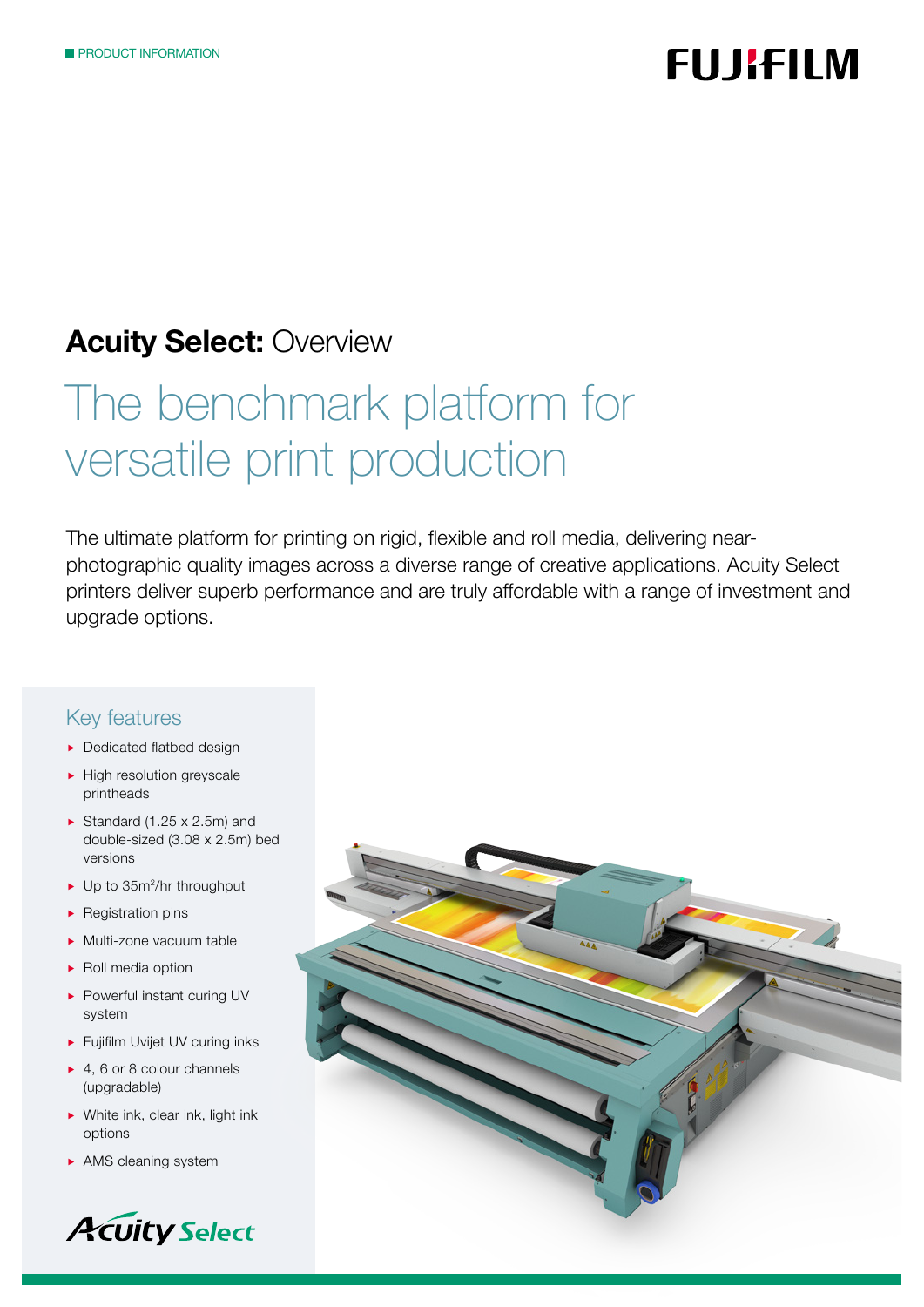

## Produce a wide range of high value print

### A secure investment in proven technology

The Acuity flatbed platform has been the industry benchmark since 2007 with thousands of machines installed worldwide. The latest models use the same robust, dedicated flatbed configuration with the latest inkjet technology and engineering developments to deliver consistent quality and reliable performance.

### Produce a wide range of applications

With outstanding image quality and excellent adhesion to a broad range of rigid and flexible media, materials and objects, Acuity Select can produce an amazing variety of printed products for distance and close viewing. The vacuum table can handle almost any sheet material. It secures rigid and flexible media and holds it perfectly flat for high quality print across every sheet.

### Expand your business with new applications

The option to print with white and clear inks, and to print directly to interesting materials in perfect registration, enables Acuity Select to produce high value, creative work that could offer opportunities for new revenue. With light inks, Acuity Select can produce high quality fine art or photographic work.

### Lower cost of ownership

With variable drop-size printheads and highly pigmented inks, Acuity Select printers lay down a thin ink film, which minimises production costs. Through an excellent service infrastructure, Fujifilm provides world-class support before, during and after installation.

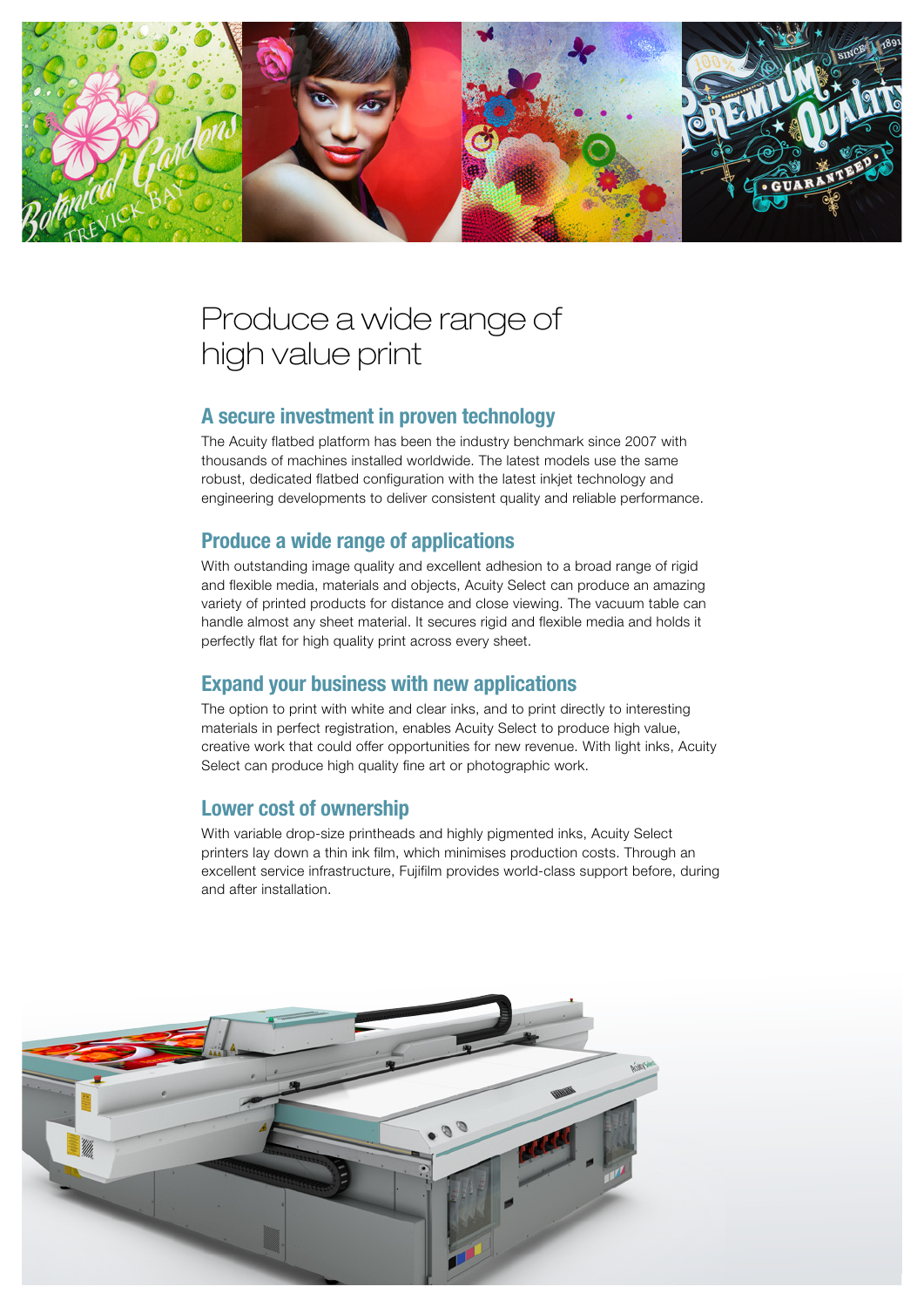### The all-in-one flatbed printer

### Dedicated flatbed design with roll option

The dedicated flatbed design ensures accurate registration for edge-to-edge printing and tiling of large layouts over multiple boards, even with multiple print passes. A roll media printing option is available, extending application versatility.

### High quality

Greyscale printheads in an in-line configuration combined with full bed mapping deliver near-photographic image quality that is consistent over the whole bed.

### Uvijet UV ink technology

Fujifilm's Uvijet ink delivers strong, vibrant, lightfast colours with superior colour gamut. Ink system options are available to suit a range of application needs, even for specialist processes like thermoforming.

### Colour channel options

Acuity Select can be configured with either 4, 6 or 8 colour channels. The channels are populated with ink sets that best suit your application needs, including CMYK, light cyan and magenta, white, clear. A double CCMM configuration can be chosen to achieve smooth, high speed prints.

### Print mode options

A range of print modes are available to provide different levels of quality and speed, depending on the specific job requirements.

### Create it all with Acuity Select and Uvijet inks

### Versatile printing

- $\blacktriangleright$  Produce point of sale graphics, indoor signage, industrial graphics and product decoration, printing direct to rigid or flexible sheets, objects or pre-cut media
- Print on PVC, polycarbonate, styrene, acrylic, paper, board, wood, aluminium composite and many other materials
- Produce borderless prints with little effort
- ▶ Create proofs for a customer that are identical to the production run
- ▶ Use clear ink to add impact using a spot or flood clear with uniform finish
- ▶ Use white ink to produce images on transparent or coloured materials
- Print colour-white-colour layers in one pass for two-sided images on transparent materials
- Print stunning backlit images direct to transparent media
- $\blacktriangleright$  Print with a double strike white for extra-high opacity
- $\blacktriangleright$  Produce fine art or photographic work with light inks

### Designed for your production environment

### Compact footprint

Acuity Select printers are built to fit into compact spaces and the accessible design gives you flexibility in the way you work around the machine.

#### Vacuum zones

Dedicated vacuum zones tailored to common media sizes reduce the amount of bed masking required and enable quick media changeover. Adjustable vacuum strength provides optimum handling for different media.

#### Registration pins

Pneumatic registration pins enable quick, repeatable, easy loading of rigid media in perfect registration.

#### Static bar

An optional ionising bar reduces the effects of static on some synthetic materials.

### Hands-free cleaning

An optional Automatic Maintenance System reduces the amount of manual cleaning required. The automatic process is clean and consistent.

### Roll to rigid flexibility

Rigid materials can be setup on the bed whilst printing on the roll unit. Changeover between rigid and flexible media jobs is very fast.

### Non-stop production with X2

The double size print bed on X2 models has dual registration points that enable printing at one end whilst setting up at the other, for uninterrupted production. It also enables printing of large sheets up to 2.5 x 3.05m.